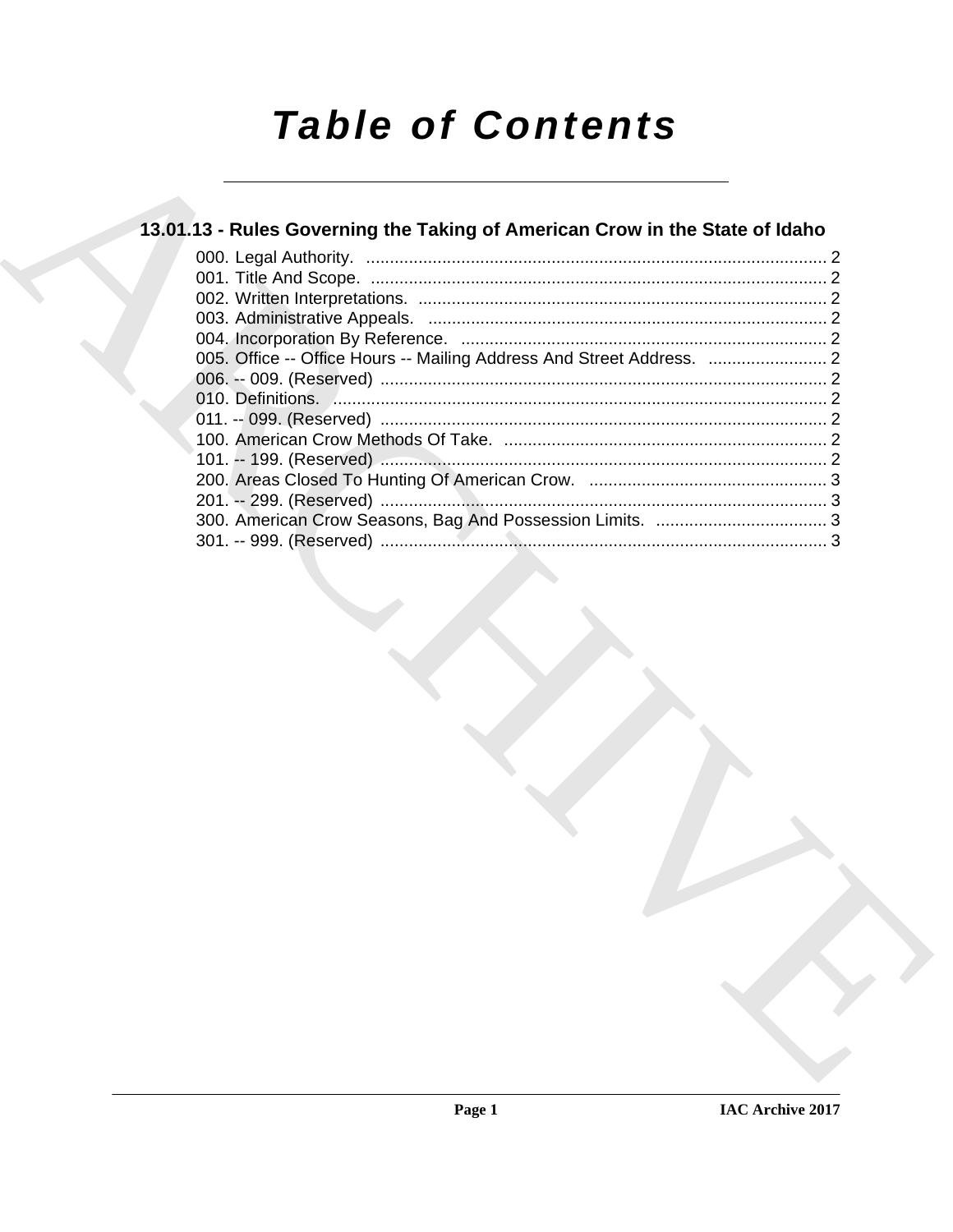#### **IAC Archive 2017**

#### **IDAPA 13 TITLE 01 CHAPTER 13**

#### <span id="page-1-0"></span>**13.01.13 - RULES GOVERNING THE TAKING OF AMERICAN CROW IN THE STATE OF IDAHO**

#### <span id="page-1-1"></span>**000. LEGAL AUTHORITY.**

The Idaho Fish and Game Commission is authorized under Sections 36-104(b) and 36-1102(b), Idaho Code, to adopt rules concerning the taking of American (common) crows in the state of Idaho. (4-6-05)

#### <span id="page-1-2"></span>**001. TITLE AND SCOPE.**

**01. Title**. These rules shall be cited in full as IDAPA 13.01.13.000, et seq., Idaho Fish and Game Commission Rules IDAPA 13.01.13, "Rules Governing the Taking of American Crow in the State of Idaho."

**02. Scope**. These rules establish the methods of take, seasons, and possession limits for American (common) crows in the state of Idaho. (4-6-05)

#### <span id="page-1-3"></span>**002. WRITTEN INTERPRETATIONS.**

#### In accordance with Section 67-5201(19)(b)(iv), Idaho Code, any written statements which pertain to the interpretation of the rules of this chapter or to the documentation of compliance with the rules of this chapter are available for public inspection and copying at cost at the headquarters office at 600 South Walnut, Boise, Idaho. (5-3-03)

<span id="page-1-4"></span>**003. ADMINISTRATIVE APPEALS.**

#### All contested cases shall be governed by the provisions of IDAPA 13.01.01, "Rules of Practice and Procedure of the Idaho Fish and Game Commission." (5-3-03)

#### <span id="page-1-5"></span>**004. INCORPORATION BY REFERENCE.**

There are no documents that have been incorporated by reference into this rule. (5-3-03)

#### <span id="page-1-6"></span>**005. OFFICE -- OFFICE HOURS -- MAILING ADDRESS AND STREET ADDRESS.**

**CHAPTER 13**<br>
13.01,13 - RULES GOVERNING THE TAKING OF AMERICAN CROW IN THE STATE OF IDANO<br>
16. **EVALUATION CONTINUOS**<br>
16. **EVALUATION CONTINUOS**<br>
16. **THE ANS SCOPE CONTINUOS**<br>
16. **CONTINUOS**<br>
16. **CONTINUOS**<br>
16. **CON** The principal place of business of the Department of Fish and Game is in Boise, Idaho. The office is located at 600 South Walnut, Boise, Idaho and is open from 8 a.m. to 5 p.m., except Saturday, Sunday and legal holidays. The mailing address is: P.O. Box 25, Boise, Idaho 83707. (5-3-03)

#### <span id="page-1-7"></span>**006. -- 009. (RESERVED)**

#### <span id="page-1-16"></span><span id="page-1-8"></span>**010. DEFINITIONS.**

American (common) crows are defined as the following species: The American (common) crow: *Corvus brachyrhynchos*. (4-6-05)

#### <span id="page-1-9"></span>**011. -- 099. (RESERVED)**

#### <span id="page-1-12"></span><span id="page-1-10"></span>**100. AMERICAN CROW METHODS OF TAKE.**

No person shall take American (common) crow: (4-6-05)

<span id="page-1-15"></span><span id="page-1-14"></span><span id="page-1-13"></span>**01.** Time. From one-half (1/2) hour after sunset to one-half (1/2) hour before sunrise. (7-1-93)

**02.** Type of Take. With trap, snare, net, rifle, pistol or a shotgun using shells exceeding three and onehalf (3-1/2) inches maximum length. (7-1-93)

**03. Position**. From boats or other craft having a motor attached UNLESS the motor is completely shut off and forward progress has ceased, or the boat is drifting naturally or it is propelled only by paddle, oars, or pole, or it is beached, moored, or resting at anchor. (7-1-93)

#### <span id="page-1-11"></span>**101. -- 199. (RESERVED)**

 $(4-6-05)$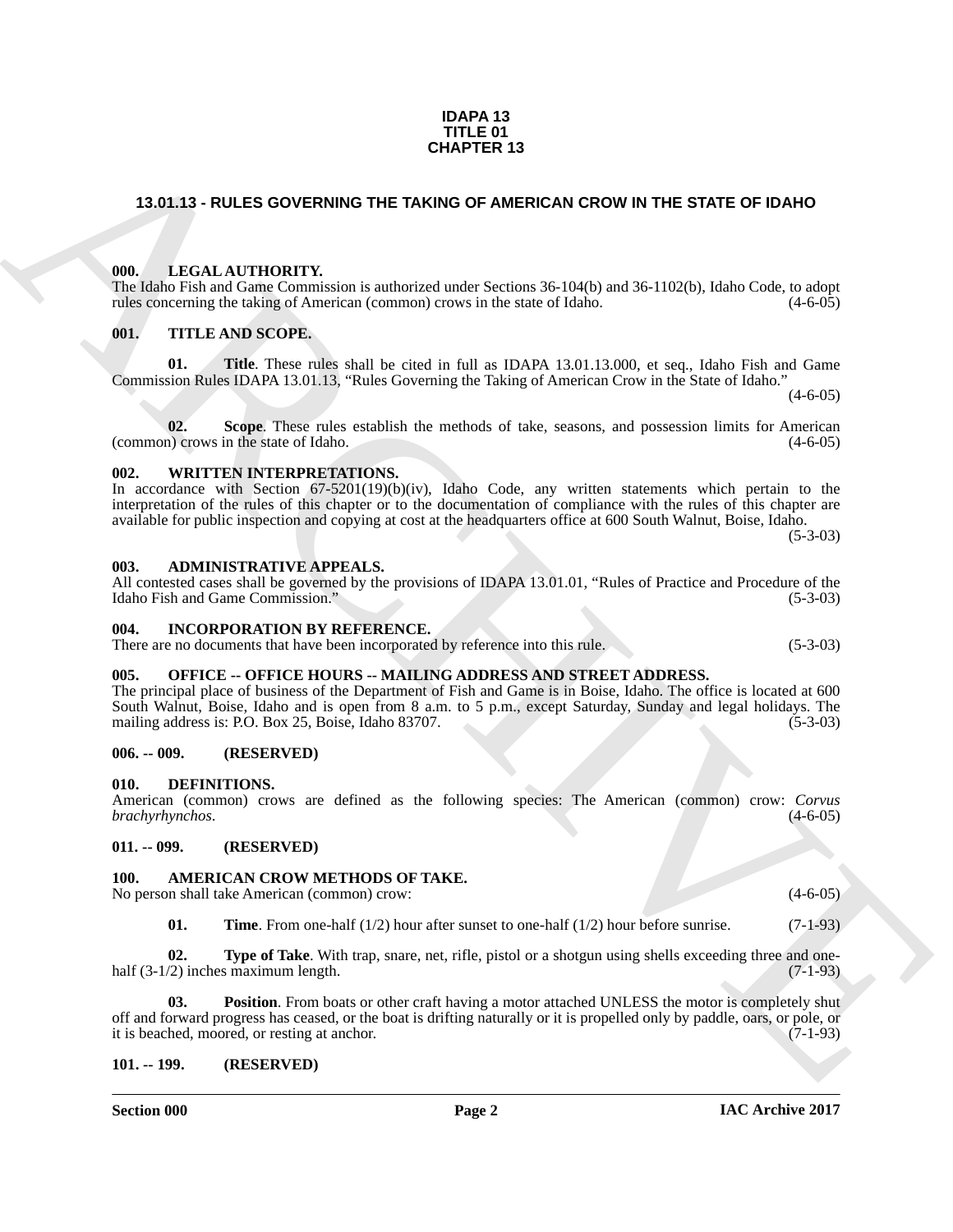#### *IDAHO ADMINISTRATIVE CODE IDAPA 13.01.13 - Rules Governing the Taking Department of Fish and Game of American Crow in the State of Idaho*

#### <span id="page-2-5"></span><span id="page-2-0"></span>**200. AREAS CLOSED TO HUNTING OF AMERICAN CROW.**

Hunting, killing, or molesting of any American (common) crow is prohibited in the following areas: (4-6-05)

<span id="page-2-7"></span>**01. Craters of the Moon National Monument**. That area of Craters of the Moon National Monument in Blaine and Butte Counties prior to the November 2000 expansion by Presidential decree. It is the hunter's responsibility to check with the Park Service to be able to identify the closed area. (4-6-05) responsibility to check with the Park Service to be able to identify the closed area.

**02. Hagerman Fossil Beds National Monument**. Hagerman Fossil Beds National Monument in Twin Falls County, EXCEPT that portion within an area fifty (50) feet in elevation above the high water level of the Snake River (the upslope area is marked by yellow fiberglass markers, and hunting is permitted downslope to the river).

(7-1-98)

<span id="page-2-11"></span><span id="page-2-9"></span><span id="page-2-8"></span>**03. Harriman State Park Wildlife Refuge**. Harriman State Park Wildlife Refuge in Fremont County; (7-1-93)

**04. Nez Perce National Historical Park**. Nez Perce National Historical Park in Clearwater, Idaho, and Nez Perce Counties;

**05. Ada County**. That portion of Ada County within Veterans Memorial Park and the area between shway 21, Warm Springs Avenue and the Boise City limits; (5-3-03) State Highway 21, Warm Springs Avenue and the Boise City limits;

<span id="page-2-13"></span><span id="page-2-12"></span><span id="page-2-10"></span><span id="page-2-6"></span>**06. Yellowstone National Park**. Yellowstone National Park in Fremont County; and (7-1-93)

**07. Mann's Lake**. Mann's Lake in Nez Perce County and extending three hundred (300) yards beyond au of Reclamation property that encompasses the lake. (4-6-05) the Bureau of Reclamation property that encompasses the lake.

**Department of Fish and Game<br>
2M. ARCHIVENG OF AMERICAN CROWN RESS CONTRACT CONTRACT (ACTION)**<br>
2M. ARCHIVENG OF CONTRACT CONTRACT AND INTERFECT OF AN INTERFECT OF A CONTRACT CONTRACT (ACTION)<br>
1970. The second distributi **08. Other Locations**. On any of those portions of federal refuges, State game preserves, State wildlife management areas, bird preserves, bird refuges, and bird sanctuaries for which bird hunting closures have been<br>declared by legislative or Commission action. (7-1-93) declared by legislative or Commission action.

#### <span id="page-2-1"></span>**201. -- 299. (RESERVED)**

#### <span id="page-2-4"></span><span id="page-2-2"></span>**300. AMERICAN CROW SEASONS, BAG AND POSSESSION LIMITS.**

Pursuant to Section 36-105(3), Idaho Code, the Commission now sets seasons, bag limits, and possession limits by proclamation. The proclamation is published in a brochure available at Department offices and license vendors.

 $(4-6-05)$ 

#### <span id="page-2-3"></span>**301. -- 999. (RESERVED)**